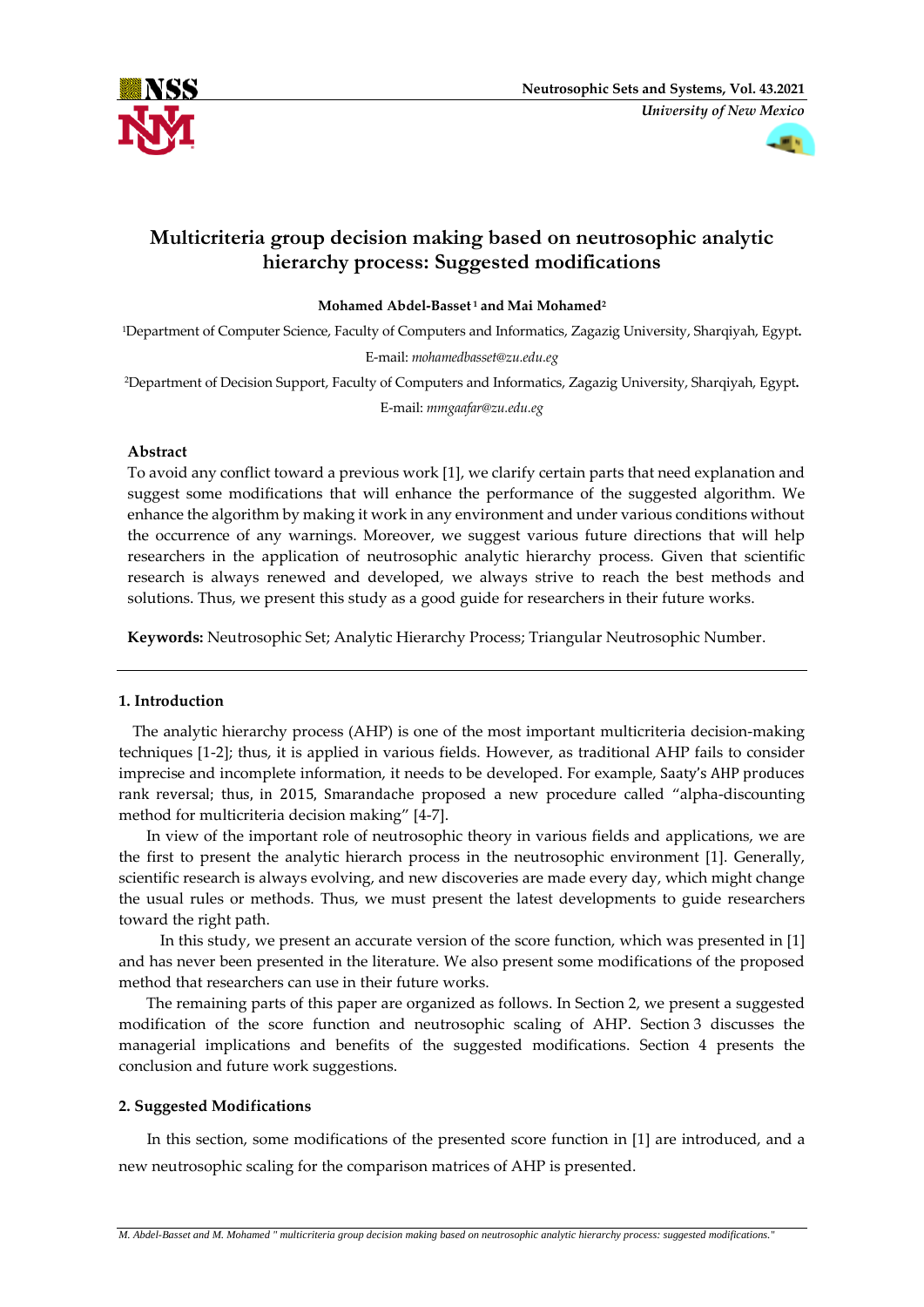#### *2.1 Modification of the Existing Score Function*

 In Section 3 "Methodology, " especially in Step 4, if we have a single-value triangular neutrosophic number  $\tilde{a} = ((a_1, a_2, a_3); a_{\tilde{a}}, \theta_{\tilde{a}}, \beta_{\tilde{a}})$ , then the score function for converting it to its crisp value is as follows:

$$
S(\tilde{a}) = \frac{a_1 + a_2 + a_3}{9} * (2 + a_{\tilde{a}} - \theta_{\tilde{a}} - \beta_{\tilde{a}}). \tag{1}
$$

The accuracy function is

$$
A(\tilde{a}) = \frac{a_1 + a_2 + a_3}{9} * (2 + a_{\tilde{a}} - \theta_{\tilde{a}} + \beta_{\tilde{a}}). \tag{2}
$$

## *2.2 Modification of the Illustrative Example*

 By solving the presented example in [1] for evaluating job applicants, the neutrosophic pairwise comparison matrix of the criteria, which is presented in Table 4 in [1], is exactly as presented in Table 1 in the present work.

|                     | Presentable       | Years of experience | Age |
|---------------------|-------------------|---------------------|-----|
| Presentable         |                   |                     |     |
| Years of experience | $\tilde{2}$ -1    |                     |     |
| Age                 | $\widetilde{r}-1$ | $\tilde{7} - 1$     |     |

Notes:  $\tilde{1} = (0.5,1,3); (0.5,0.2,0.3)$ ,  $\tilde{2} = (0,2,3); (0.3,0.7,0.7)$ ,  $\tilde{6} = (3,6,12); (0.1,0.3,0.5)$ ,  $\tilde{7} =$  $(2,7,15)$ ;  $(0.4,0.4,0.5)$ .

By using a modified score function (i.e., Eq. (1)), we obtain the same data as in Table 5 in [1]. For the modified neutrosophic pairwise comparisons of the applicants according to a presentable criterion, which was presented in Table 7 in [2],  $\tilde{1} = (0.5, 1, 3)$ ; (0.5,0.2,0.3),  $\tilde{2} = (0, 2, 3)$ ; (0.6,0.2,0.3),  $\tilde{3} =$  $(0,3,9)$ ;  $(0.3,0.5,0.6)$ ,  $\tilde{4} = (2,4,6)$ ;  $(0.2,0.5,0.6)$ ,  $\tilde{5} = (3,5,15)$ ;  $(0.4,0.5,0.6)$ ,  $\tilde{6} = (0,6,12)$ ;  $(0.4,0.5,0.6)$ ,  $\tilde{7} = (2,7,11)$ ; (0.1,0.2,0.5), and  $\tilde{9} = (4,9,20)$ ; (0.2,0.5,0.6).

By applying the modified score function using the suggested steps in [1] and correcting the typographical errors to be  $\tilde{1} = (0.5, 1, 3)$ ; (0.5,0.2,0.3),  $\tilde{2} = (0, 2, 3)$ ; (0.6,0.2,0.3),  $\tilde{3} =$  $(0,3,9)$ ;  $(0.3,0.5,0.6)$ ,  $\tilde{4} = (2,4,6)$ ;  $(0.2,0.5,0.6)$ ,  $\tilde{5} = (3,5,15)$ ;  $(0.4,0.5,0.6)$ ,  $\tilde{6} = (0,6,12)$ ;  $(0.4,0.5,0.6)$ ,  $\tilde{7} = (2,7,11)$ ; (0.1,0.2,0.5),  $\tilde{9} = (4,9,20)$ ; (0.2,0.5,0.6), we set Tables 7 and 8 in [1] as Tables 2 and 3 here, respectively.

|                | A1 | A2 | A3             | A <sub>4</sub> | A <sub>5</sub>        |
|----------------|----|----|----------------|----------------|-----------------------|
| $\mathbf{A1}$  |    |    | $\tilde{\tau}$ |                | $\tilde{\Omega}$      |
| A2             |    |    |                | ◠              | $\tilde{\phantom{a}}$ |
| $\vert$ A3     |    |    |                |                |                       |
| A <sub>4</sub> |    |    |                |                |                       |
| A5             |    |    |                |                |                       |

**Table 2.** Neutrosophic pairwise comparison matrix of alternatives regarding presentable criterion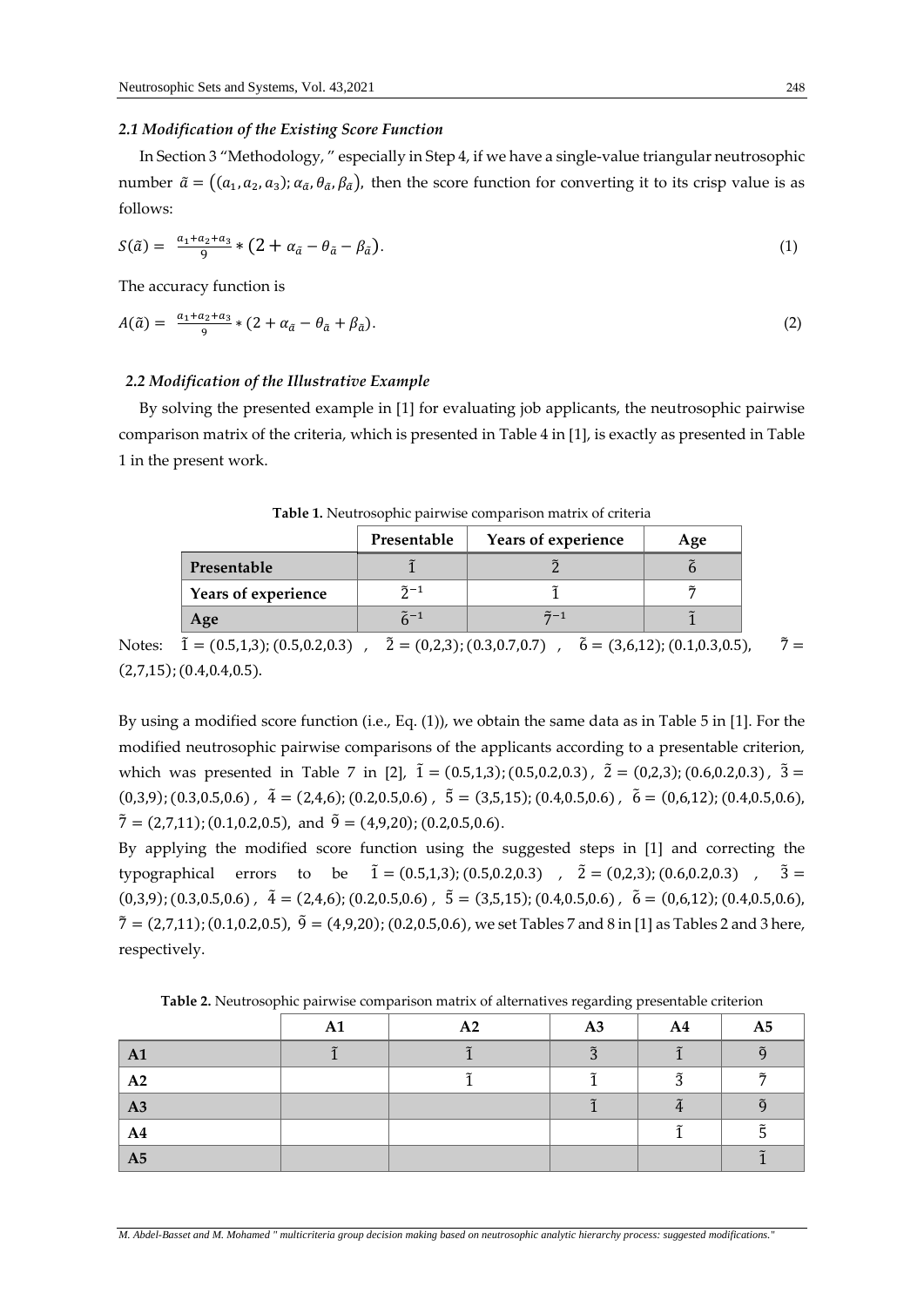|                | A1   | A2   | A <sub>3</sub> | A <sub>4</sub> | A <sub>5</sub> |
|----------------|------|------|----------------|----------------|----------------|
| A1             |      |      | 1.60           |                | 4.03           |
| A2             |      |      |                | 1.60           | 3.11           |
| A3             | 0.62 |      |                | 1.46           | 4.03           |
| A <sub>4</sub> |      | 0.62 | 0.68           |                | 3.32           |
| A <sub>5</sub> | 0.25 | 0.32 | 0.25           | 0.30           |                |

**Table 3.** Crisp pairwise comparison matrix of alternatives regarding presentable criterion

The weights of the alternatives are as follows:  $A1 = 0.26$ ,  $A2 = 0.24$ ,  $A3 = 0.23$ ,  $A4 = 0.19$ , and  $A5 =$ 0.06.

Moreover, Table 13 in [1] is set as Table 4 here.

|                | A1 | A2 | A3     | A <sub>4</sub>       | A <sub>5</sub> |
|----------------|----|----|--------|----------------------|----------------|
| A1             |    |    | $\sim$ |                      | $\tilde{r}$    |
| A2             |    |    |        | $\tilde{r}$          |                |
| A3             |    |    |        | $\tilde{\mathbf{a}}$ |                |
| A <sub>4</sub> |    |    |        |                      | õ              |
| A5             |    |    |        |                      |                |

**Table 4.** Neutrosophic pairwise comparison matrix of alternatives regarding age

The weights of the alternatives regarding to age are as follows:  $A1 = 0.36$ ,  $A2 = 0.26$ ,  $A3 = 0.16$ ,  $A4 = 0.36$ 0.14, and  $A5 = 0.07$ .

Furthermore, all the elements in the comparison matrix are positive, and the upper value of the triangular neutrosophic number is greater than zero.

#### *2.3 Modification of the Methodology*

 This subsection presents a modified approach for solving neutrosophic AHP. Table 5 presents a new ranking scale for the alternatives and criteria.

The steps for solving the neutrosophic AHP are as follows.

*Step 1.* Same as in [1].

*Step 2.* Same as in [1]. However, for constructing the neutrosophic pairwise comparison matrix, use the scale presented in Table 5.

*Steps 3 and 4.* Same as in [1]. However, for converting the neutrosophic pairwise comparison matrix, use Eq. (1) instead of Eq. (4) in [1].

*Steps 5 and 6.* Same as in [1].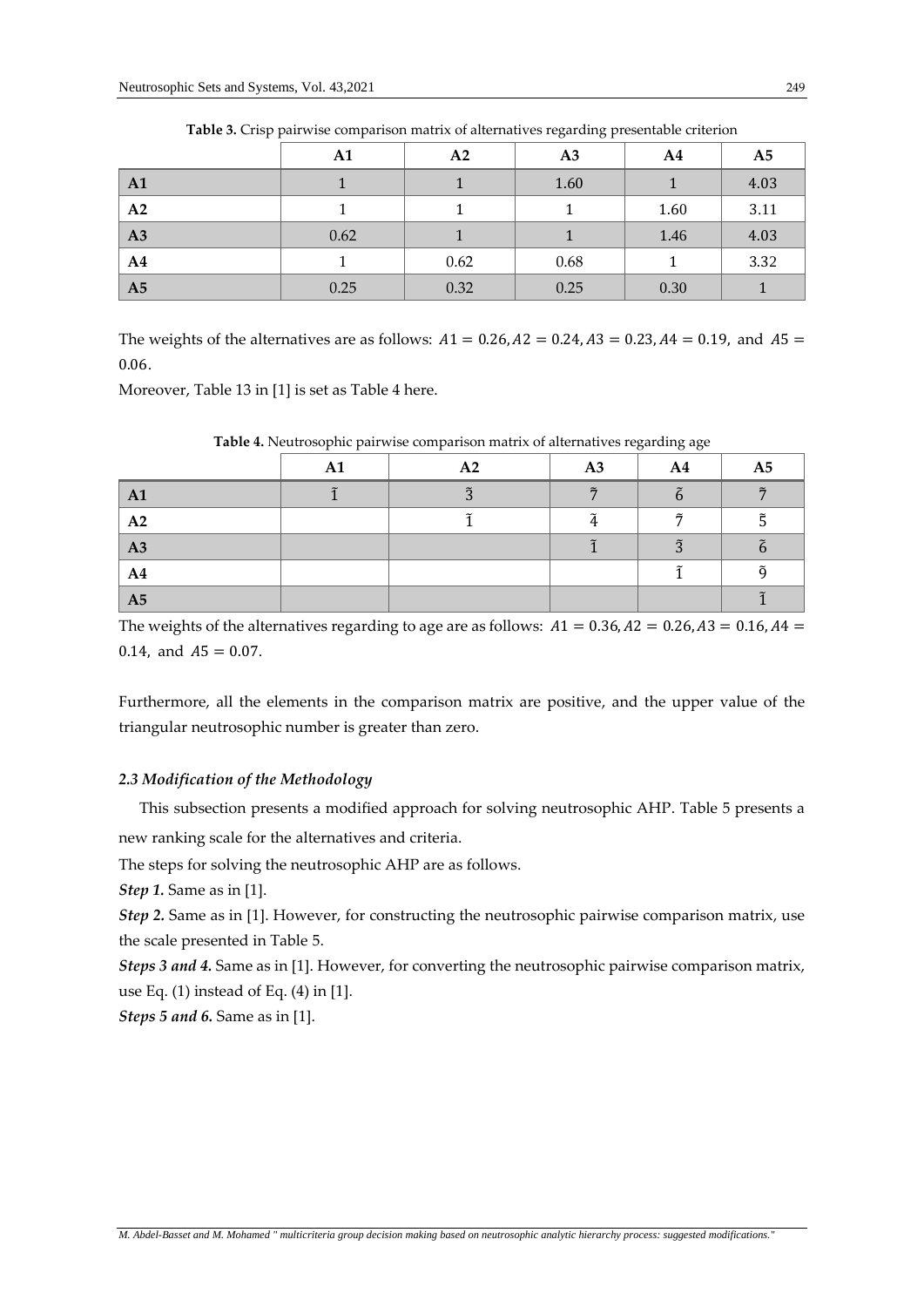| Neutrosophic scale of<br>Saaty | Linguistic terms                          | Lower, median, and upper<br>values of the triangular<br>number | Degree of certainty of expert<br>opinion                 |  |
|--------------------------------|-------------------------------------------|----------------------------------------------------------------|----------------------------------------------------------|--|
| $\widetilde{\mathbf{1}}$       | <b>Equally important</b>                  | $\langle (1,1,1) \rangle$                                      | Absolutely uncertain $(0, 0, 1)$                         |  |
| $\widetilde{3}$                | Slightly important                        | $\langle (2,3,4) \rangle$                                      | Uncertain (0.25, 0.75, 0.75)                             |  |
| $\widetilde{5}$                | Strongly important                        | (4, 5, 6)                                                      | Slightly certain (0.45, 0.60, 0.60)                      |  |
| $\widetilde{7}$                | Very strongly important                   | $\langle (6,7,8) \rangle$                                      | Median certainty (0.50, 0.50, 0.50)                      |  |
| $\widetilde{g}$                | Absolutely important                      | (9, 9, 9)                                                      | Certain (0.75, 0.20, 0.20)                               |  |
| $\widetilde{2}$                |                                           | $\langle (1,2,3) \rangle$                                      | Strongly certain (0.85, 0.15, 0.15)                      |  |
| $\widetilde{\bf 4}$            | Sporadic values among<br>two close scales | $\langle (3,4,5) \rangle$                                      | <b>Very</b><br>certain<br>strongly<br>(0.90, 0.10, 0.10) |  |
| $\tilde{6}$                    |                                           | $\langle (5,6,7) \rangle$                                      | Absolutely certain $(1.00, 0.00, 0.0)$                   |  |
| $\widetilde{\mathbf{8}}$       |                                           | $\langle (7,8,9) \rangle$                                      |                                                          |  |

**Table 5.** Linguistic variables for ranking the alternatives and criteria for neutrosophic AHP

## *2.4 Illustrative Example*

For illustrating how the suggested method works, let us solve a simple example.

If we need to purchase an MP3 player and *i* have three criteria for buying, namely, storage, availability, and color [3], then we have four available alternatives A, B, C, and D. We want to evaluate the four available alternatives to select the best one.

The hierarchy for evaluating the available alternatives of MP3 players is shown in Fig. 1.



**Fig. 1.** Hierarchy tree for evaluating various types of MP3 player

Table 6 shows the neutrosophic pairwise comparison matrix of criteria using the suggested scale.

|              | <b>Table 0.</b> INCREDSOPHIC PAILWESC COMPAILSON MARIES OF CHICHA |                                                                                |                                             |  |  |  |
|--------------|-------------------------------------------------------------------|--------------------------------------------------------------------------------|---------------------------------------------|--|--|--|
|              | <b>Storage</b>                                                    | Availability                                                                   | Color                                       |  |  |  |
| Storage      |                                                                   | $\langle (1,1,1); (1,0,0) \rangle   \langle (2,3,4); (0.85,0.15,0.15) \rangle$ | $\langle (4,5,6); (0.9,0.1,0.1) \rangle$    |  |  |  |
| Availability |                                                                   | $\langle (1,1,1); (1,0,0) \rangle$                                             | $\langle (2,3,4); (0.85,0.15,0.15) \rangle$ |  |  |  |
| Color        |                                                                   |                                                                                | $\langle (1,1,1); (1,0,0) \rangle$          |  |  |  |

**Table 6.** Neutrosophic pairwise comparison matrix of criteria

*M. Abdel-Basset and M. Mohamed " multicriteria group decision making based on neutrosophic analytic hierarchy process: suggested modifications.*"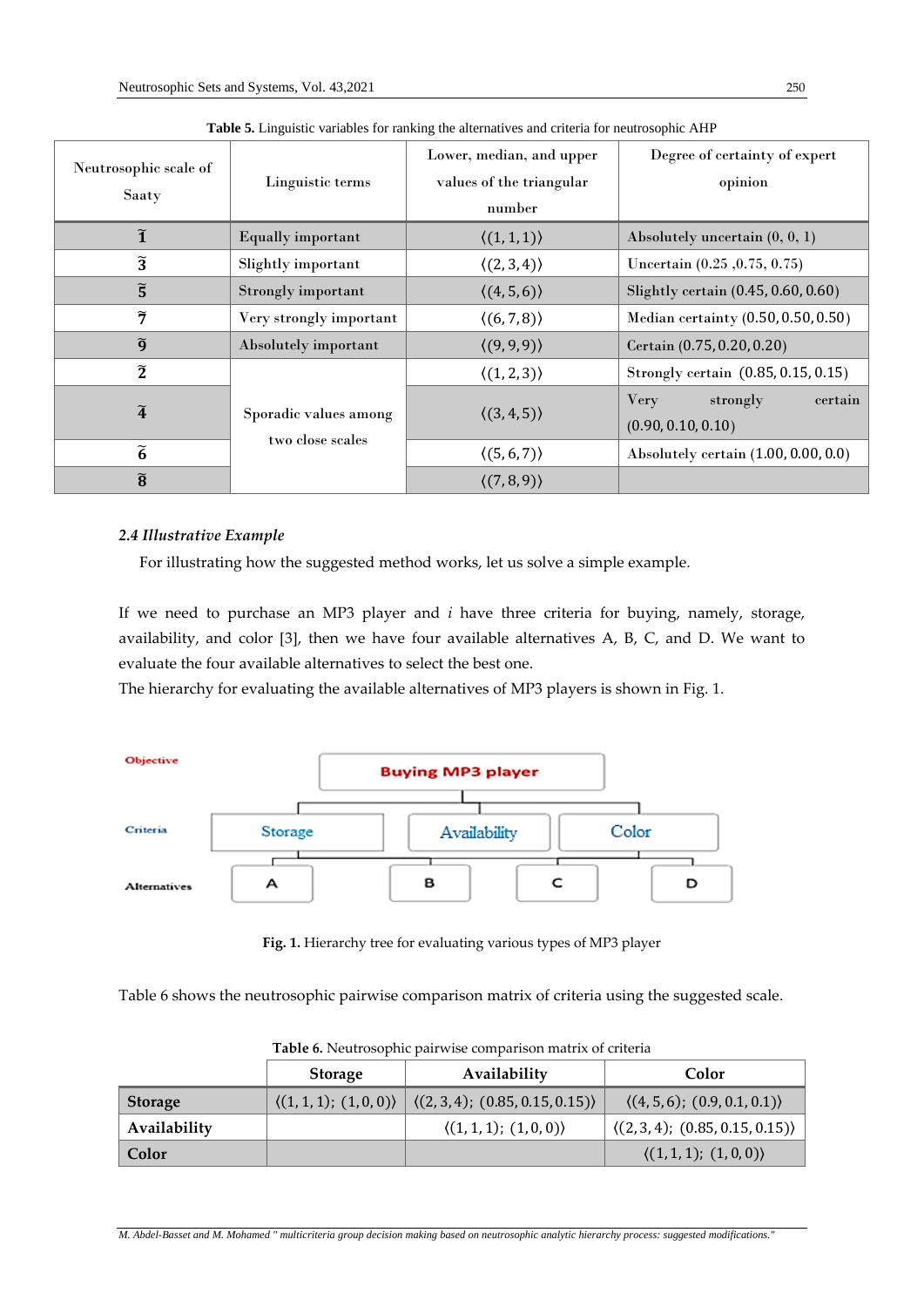By using Eq. (1), the crisp form of the neutrosophic pairwise comparison matrix of the criteria are shown in Table 7.

|                | <b>Storage</b> | Availability | Color |
|----------------|----------------|--------------|-------|
| <b>Storage</b> |                | 2.55         | 4.5   |
| Availability   | 0.39           |              | 2.55  |
| Color          | 0.22           | 0.39         |       |

**Table 7.** Crisp pairwise comparison matrix of criteria

The weights for the criteria are as follows: weight of storage  $= 0.61$ , weight of availability  $= 0.27$ , and weight of color = 0.12.

Table 8 shows the neutrosophic pairwise comparison matrix of the alternatives regarding storage using the suggested scale.

| <b>Storage</b> | Α                                  |                                          |                                             |                                          |
|----------------|------------------------------------|------------------------------------------|---------------------------------------------|------------------------------------------|
| $\mathbf{A}$   | $\langle (1,1,1); (1,0,0) \rangle$ | $\langle (4,5,6); (0.9,0.1,0.1) \rangle$ | $\langle (4,5,6); (0.9,0.1,0.1) \rangle$    | $\langle (4,5,6); (0.9,0.1,0.1) \rangle$ |
| B              |                                    | $\langle (1,1,1); (1,0,0) \rangle$       | $\langle (2,3,4); (0.85,0.15,0.15) \rangle$ | $\langle (4,5,6); (0.9,0.1,0.1) \rangle$ |
| C              |                                    |                                          | $\langle (1,1,1); (1,0,0) \rangle$          | $\langle (4,5,6); (0.9,0.1,0.1) \rangle$ |
| D              |                                    |                                          |                                             | $\langle (1,1,1); (1,0,0) \rangle$       |

**Table 8.** Neutrosophic pairwise comparison matrix of alternatives regarding storage criterion

By using Eq. (1), the crisp form of the neutrosophic pairwise comparison matrix of the alternatives regarding storage criterion is shown in Table 9.

|         | $\mathbf{r}$ |      | 0 0 0 |     |
|---------|--------------|------|-------|-----|
| Storage | A            | B    |       | D   |
| A       |              | 4.5  | 4.5   | 4.5 |
| B       | 0.22         |      | 2.55  | 4.5 |
| C       | 0.22         | 0.39 |       | 4.5 |
| D       | 0.22         | 0.22 | 0.22  |     |

**Table 9.** Crisp pairwise comparison matrix of alternatives regarding storage criterion

The weights for the alternatives are as follows: weight of  $A = 0.55$ , weight of  $B = 0.23$ , weight of  $C =$ 0.16, and weight of  $D = 0.07$ .

Table 10 presents the neutrosophic pairwise comparison matrix of the alternatives regarding availability using the suggested scale.

| Availability |                                                                                                                                                                        |                                    |                                                                                                             |
|--------------|------------------------------------------------------------------------------------------------------------------------------------------------------------------------|------------------------------------|-------------------------------------------------------------------------------------------------------------|
| A            | $\langle (1,1,1); (1,0,0) \rangle$ $\langle (7,8,9); (0.85,0.15,0.15) \rangle$ $\langle (7,8,9); (0.85,0.15,0.15) \rangle$ $\langle (7,8,9); (0.85,0.15,0.15) \rangle$ |                                    |                                                                                                             |
|              | $\langle (1,1,1); (1,0,0) \rangle$                                                                                                                                     |                                    | $\vert \langle (2,3,4); (0.85, 0.15, 0.15) \rangle \vert \langle (2,3,4); (0.85, 0.15, 0.15) \rangle \vert$ |
|              |                                                                                                                                                                        | $\langle (1,1,1); (1,0,0) \rangle$ | $\vert \langle (2,3,4); (0.85,0.15,0.15) \rangle \vert$                                                     |
|              |                                                                                                                                                                        |                                    | $\langle (1,1,1); (1,0,0) \rangle$                                                                          |

**Table 10.** Neutrosophic pairwise comparison matrix of alternatives regarding availability criterion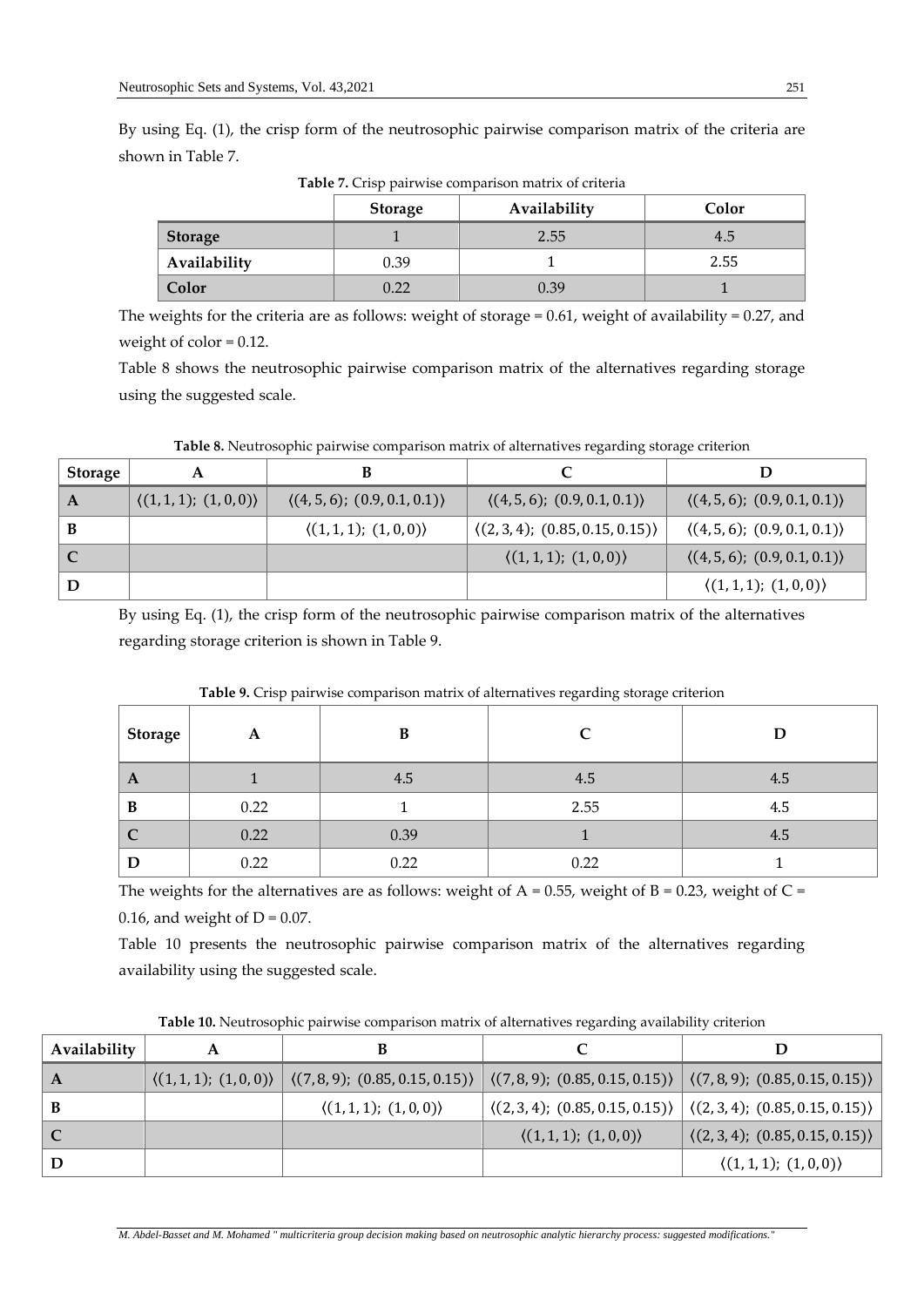By using Eq. (1), the crisp form of the neutrosophic pairwise comparison matrix of the alternatives regarding availability criterion is shown in Table 11.

| Availability | A    |      |      |      |
|--------------|------|------|------|------|
| $\mathbf{A}$ |      | 6.8  | 6.8  | 6.8  |
| B            | 0.15 |      | 2.55 | 2.55 |
| 1 C          | 0.15 | 0.39 |      | 2.55 |
|              | 0.15 | 0.39 | 0.39 |      |

**Table 11.** Crisp pairwise comparison matrix of alternatives regarding availability criterion

The weights for the alternatives are as follows: weight of  $A = 0.661$ , weight of  $B = 0.163$ , weight of C  $= 0.109$ , and weight of D = 0.065.

The neutrosophic pairwise comparison matrix of the alternatives regarding color using the suggested scale is presented in Table 12.

| Color | A                                  |                                    |                                    |                                    |
|-------|------------------------------------|------------------------------------|------------------------------------|------------------------------------|
| A     | $\langle (1,1,1); (1,0,0) \rangle$ | $\langle (1,2,3); (1,0,0) \rangle$ | $\langle (3,4,5); (1,0,0) \rangle$ | $\langle (7,8,9); (1,0,0) \rangle$ |
|       |                                    | $\langle (1,1,1); (1,0,0) \rangle$ | $\langle (1,2,3); (1,0,0) \rangle$ | $\langle (3,4,5); (1,0,0) \rangle$ |
|       |                                    |                                    | $\langle (1,1,1); (1,0,0) \rangle$ | $\langle (2,3,4); (1,0,0) \rangle$ |
|       |                                    |                                    |                                    | $\langle (1,1,1); (1,0,0) \rangle$ |

**Table 12.** Neutrosophic pairwise comparison matrix of alternatives regarding color criterion

By using Eq. (1), the crisp form of the neutrosophic pairwise comparison matrix of the alternatives regarding color criterion is shown in Table 13.

| Color | . . |  |  |
|-------|-----|--|--|
|       |     |  |  |
|       |     |  |  |
|       |     |  |  |
|       |     |  |  |

**Table 13.** Crisp pairwise comparison matrix of alternatives regarding color criterion

The weights for the alternatives are as follows: weight of  $A = 0.529$ , weight of  $B = 0.264$ , weight of C

 $= 0.147$ , and weight of D = 0.06.

Then, the relative scores for the alternatives are as follows:

$$
\begin{bmatrix} 0.55 & 0.66 & 0.53 \\ 0.23 & 0.16 & 0.26 \\ 0.16 & 0.11 & 0.15 \\ 0.07 & 0.06 & 0.06 \end{bmatrix} \times \begin{bmatrix} 0.61 \\ 0.27 \\ 0.12 \end{bmatrix} = \begin{bmatrix} 0.57 \\ 0.21 \\ 0.14 \\ 0.07 \end{bmatrix}.
$$

Findings show that Alternative A is the best one.

*M. Abdel-Basset and M. Mohamed " multicriteria group decision making based on neutrosophic analytic hierarchy process: suggested modifications.*"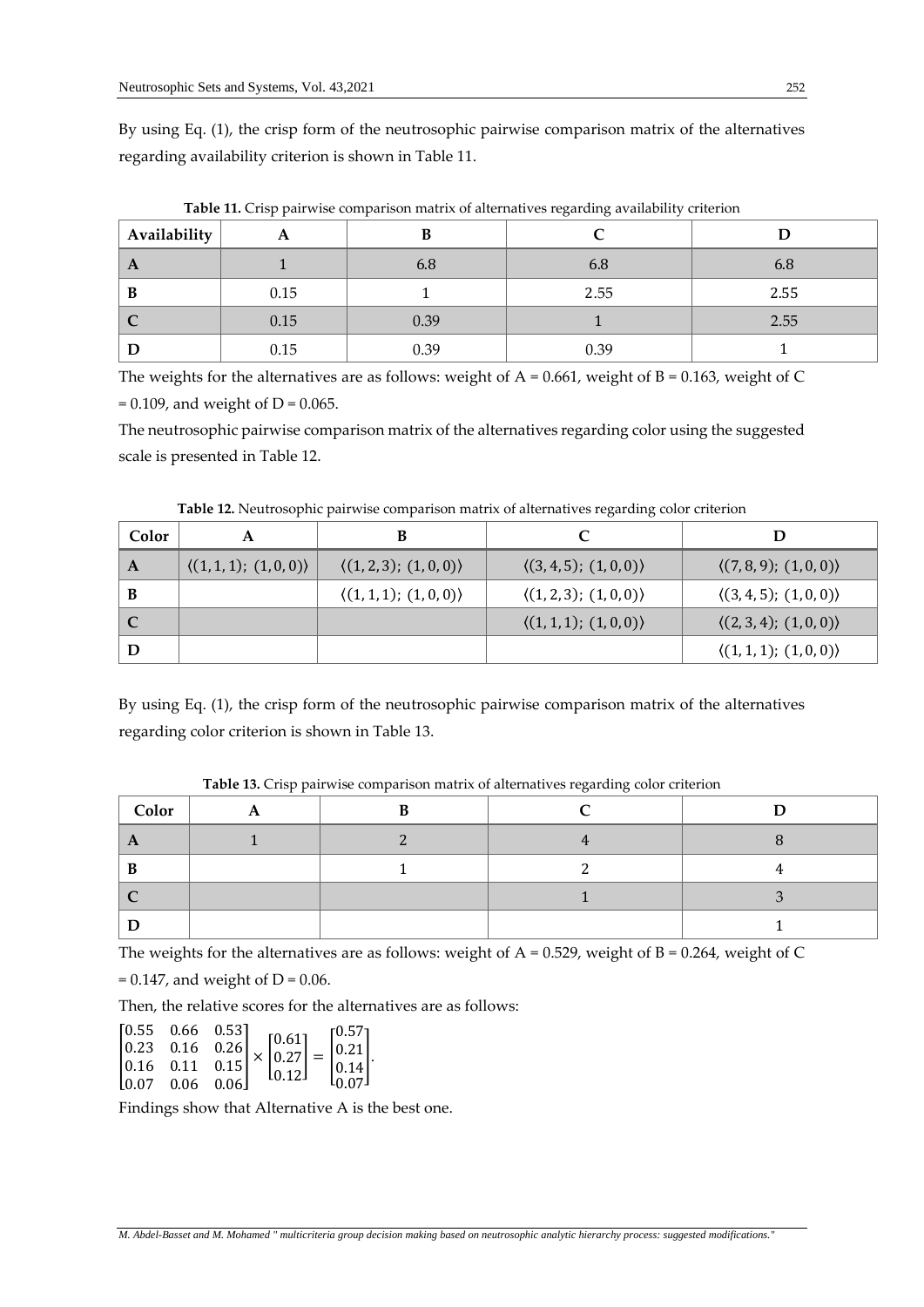#### **3. Managerial Implications**

 Selecting suitable alternatives requires a ranking method that usually contains several selection scopes. Habitually, there exist several conflicting criteria that makes the selection process difficult. The suggested neutrosophic AHP displays its applicability to handle vague and imprecise information, which exists usually in reality. Then, we can reach robust decisions by using the suggested method. The suggested neutrosophic AHP has the same benefits with the classical AHP besides the following advantages: offers user with a richer structural framework than the classical, fuzzy, and intuitionistic fuzzy AHP; defines the preference judgment values of the decision maker efficiently; and considers three degrees, namely, membership, indeterminacy, and non-membership degrees, which simulate natural human thinking. Generally, the suggested method in this study can be extended to diverse decisions related to other problems. The proposed method can be utilized as a reference guide for researchers to produce precise decisions about any problem in any organization. Governments can also use the proposed method to make precise decisions about any social, economic, and environmental problems.

#### **4. Conclusions and Future Directions**

 Clarifications and modifications of the suggested score function and method for neutrosophic AHP are illustrated here to avoid any conflict among researchers and help them in future application of neutrosophic AHP in various fields. By using the suggested score function and the suggested scale for neutrosophic AHP, researchers can overcome various problems that they may face in the future application of neutrosophic AHP.

 In the future, we recommend researchers to use the proposed scale for rating criteria and alternatives of neutrosophic AHP and use the presented score function in various case studies for its benefits and applicability. Moreover, we recommend researchers to propose novel methods to enhance the degree of consistency instead of repeating the exercise in cases of obtaining inconsistent comparison matrices.

### **Conflict of interest**

 We do not have any commercial or associative interest that signifies a conflict of interest in submitting our work.

#### **References**

- 1. Abdel-Basset, M., Mohamed, M., Zhou, Y., & Hezam, I. (2017). Multi-criteria group decision making based on neutrosophic analytic hierarchy process. Journal of Intelligent & Fuzzy Systems, 33(6), 4055-4066.
- 2. Vargas, R. V., & IPMA-B, P. M. P. (2010, October). Using the analytic hierarchy process (AHP) to select and prioritize projects in a portfolio. In PMI global congress (Vol. 32, No. 3, pp. 1-22).
- 3. http://bpmsg.com/ May 25, 2019.

*M. Abdel-Basset and M. Mohamed " multicriteria group decision making based on neutrosophic analytic hierarchy process: suggested modifications.*"